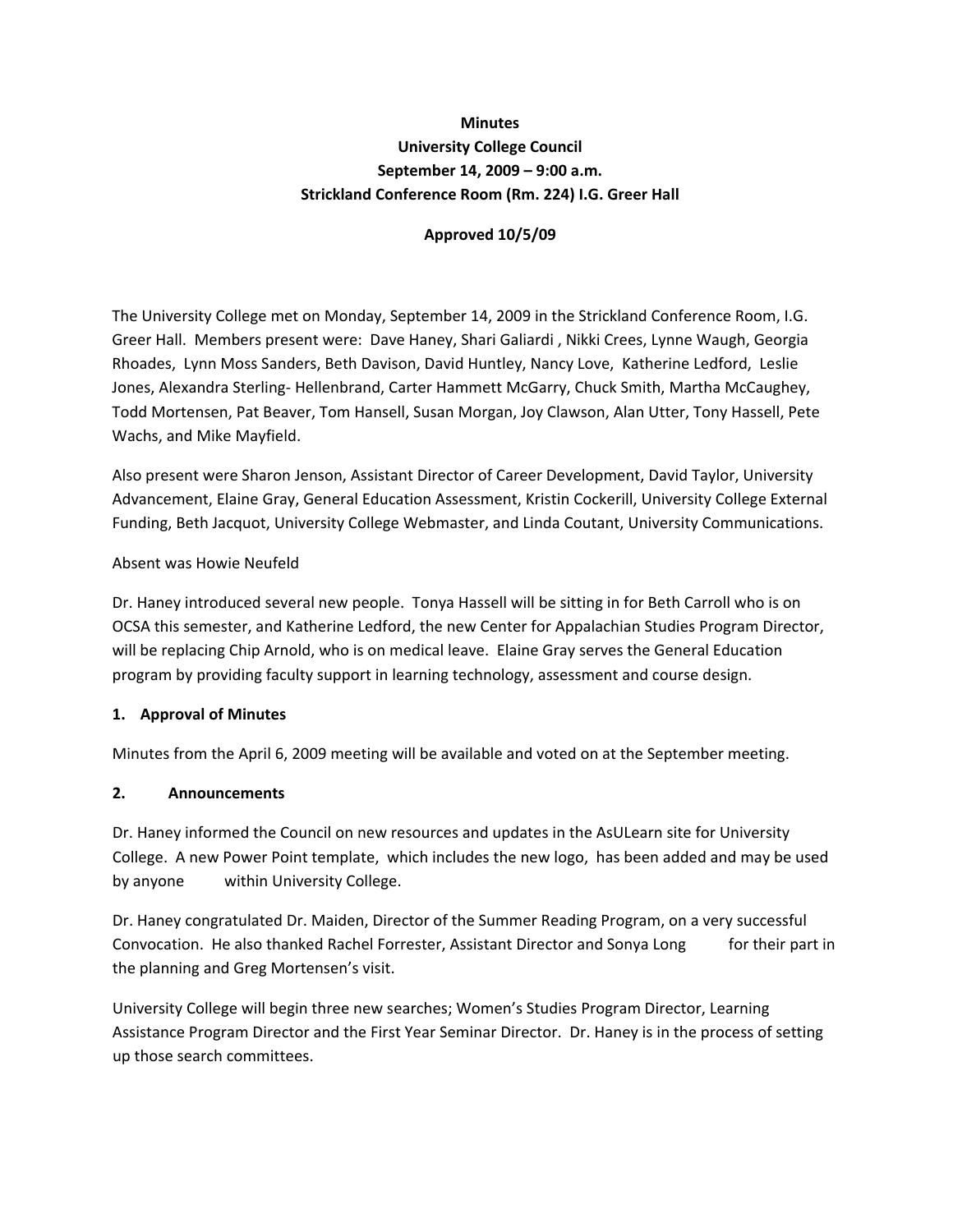A second invitation has been sent to all departments asking for their participation in the Academic Expo, part of the Family Weekend activities, scheduled for September 25 and 26. The Academic Expo will consist of three themes, educational, sustainability and international. Dr. Haney encouraged everyone to participate.

University College will hold its first college‐level DPC meeting today at 11:00 a.m. in the Anne Belk Hall.

Dr. Haney reminded everyone of Mr. Hansell's film premier of *The Electricity Fairy* in Belk Library, Wednesday, September 16, 2009. Appalachian Studies will be hosting Ann Pancake, fiction writer and essayist, who is presenting "Voices from Under the Mine: A Reading from the novel *Strange as This Weather Has Been*".

# **3. Appointment of University College Curriculum Committee**

Dr. Haney stated members of the curriculum committee may remain on the committee or new members would be encouraged. This committee will review curriculum proposals and send them to the Council for approval. Ms. Waugh agreed to remain as ex‐offico member. Katherine Ledford and David Huntley agreed to serve.

## **4. CurricuNet and Curriculum Planning**

Dr. Haney stated the CurricuNet program had been in the works for over a year. The program will take curriculum proposals from their origination to the catalog. Program training will be available soon. APP&P will accept paper proposals through the fall semester.

## **5. University College Budget Update**

Dr. Haney stated that departments may have operating budgets by October. At the October council meeting, all department allocations for the 08‐09 and 09‐10 years will be shared with the council.

## **6. External Funding**

Dr. Haney reported that on the University College AsULearn site, links have been added for External Funding reports from the Graduate School. Some of the information on those reports doesn't represent what University College really applies for and receives funding for. Dr. Cockerill explained that the research office is still having trouble tracking the information. One example of that is University College doesn't always get credit for the money when the grant is shared with other units. Dr. Cockerill offered to help process forms for the departments. If departments choose to submit proposals on their own, she asked that she be copied so to track the proposals properly.

Dr. McCaughey asked about a policy on funding payouts. Dr. Haney explained the university policy which is 15% goes to the department (in our case the program), 5% goes to the college and the remainder goes to the graduate school to fund programs such as URC grants.

Mr. Taylor explained his role as development liaison for University College. He has been working on friend-raising over the last year. Mr. Taylor has met with most University College programs, and he is connecting their goals to the University's strategic plan.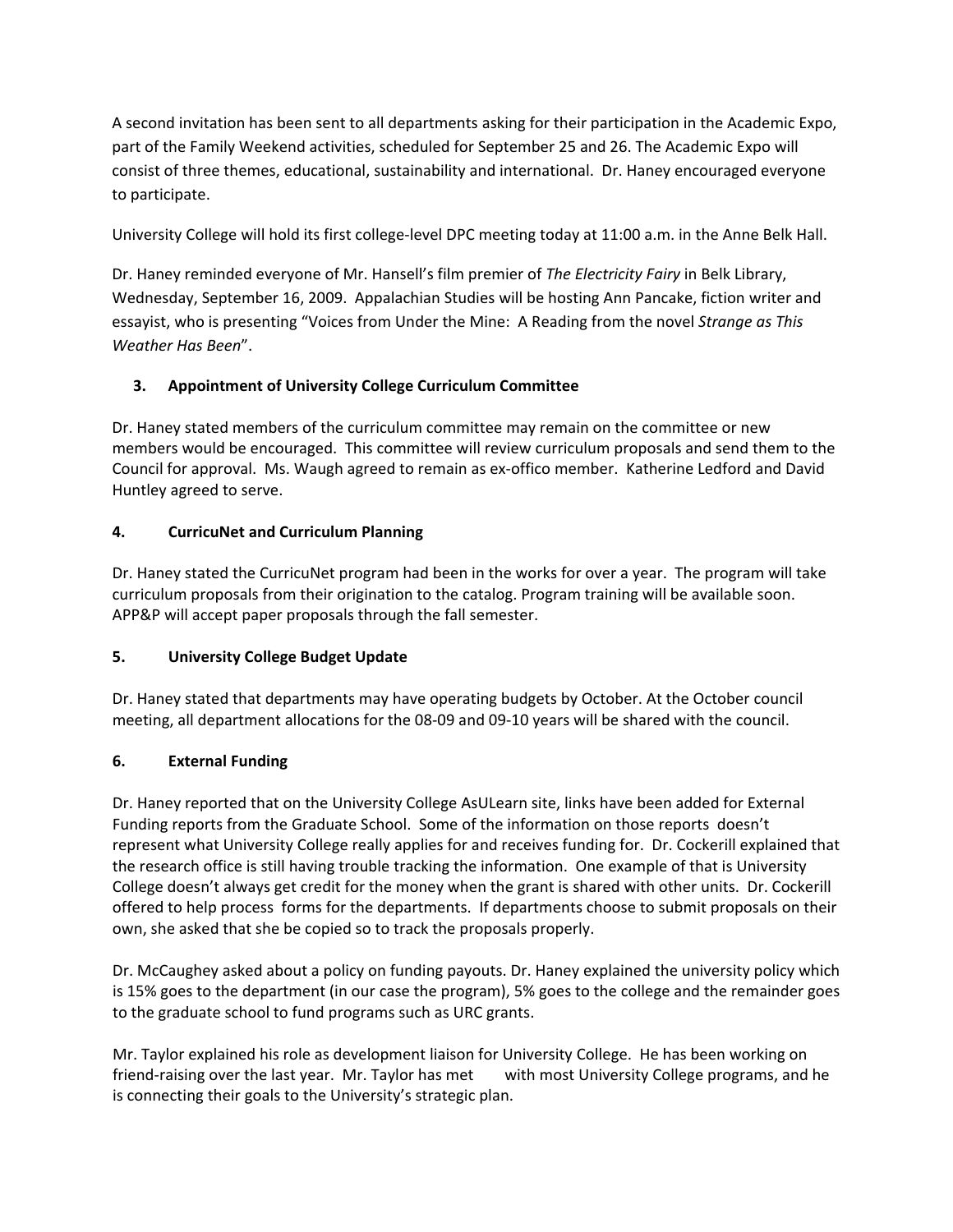### **7. Communications**

Dr. Haney introduced Linda Coutant and Beth Jacquot. Ms. Coutant has been leading the communications committee and Ms. Jacquot is leading the effort to move all University College websites are moved over to the new website program, Drupal. Ms. Coutant announced the communications committee would have a memo going out this week on the new Early Intervention Team program. They have also been working with the Learning Assistance Program and Writing Across the Curriculum on new program handouts. They are also busy working on fund raising priorities with Mr. Taylor. Dr. Haney stated the communications committee will begin working with the degree programs on ways to recruit new students.

Ms. Jacquot reported that the migrating website to Drupal had begun. She has a list of sites, in order as requested, that are waiting to be migrated. The user will never know that the site has been switched to Drupal. A basic transfer will be the first step in switching the site and then down the road, more graphics and development will be done. She requested that everyone continue to send her updates that are needed on the department's site. Mr. Taylor requested that a link be placed on each department's websites to the ASU giving link. Ms. Coutant will work with Ms. Jacquot on the text for the giving link.

Mr. Smith asked about general tech support and if they should continue to use Arts & Sciences technician. Dr. Haney explained that everyone should use the tech support request form that is available on the Technical Support website. No one should be calling Arts and Sciences computer technician.

## **8. Planning & Assessment**

Dr. Haney reported on a change in University College assessment . The General Ed Assessment has been taken out of the overall assessment and will be looked at as a university wide assessment plan. Elaine Gray is project manager for Gen Ed Assessment, ona committee that includes Dr. Tony Carey, and Steve Breiner. The University College committee will be responsible for all other assessment in the college. Watauga Global and Helter Honors Program will be working with both Gen Ed Assessment and University College Assessment committees. Dr. Haney reviewed the members that were part of the University College Assessment committee last year and called for additional or new members for the committee. The new committee will be Leslie Jones, Nancy Love, Nikki Crees, Elaine Gray, David Huntley and Pete Wachs.

Mr. Wach explained how the TracDat program will help with assessment planning. Links have been added to the University College AsULearn site to IRAP's resources on assessment. Dr. Gray reported the Gen Ed Assessment committee had been working on how to organize the assessment plans and launch it this fall. The faculty will be uploading artifacts in AsULearn so that later in the year the artifacts can be reviewed. Dr. Gray has also been working on forms to use for volunteers that will be doing the assessing. Dr. Haney stated that assessment data will be used for resource allocation and program improvement.